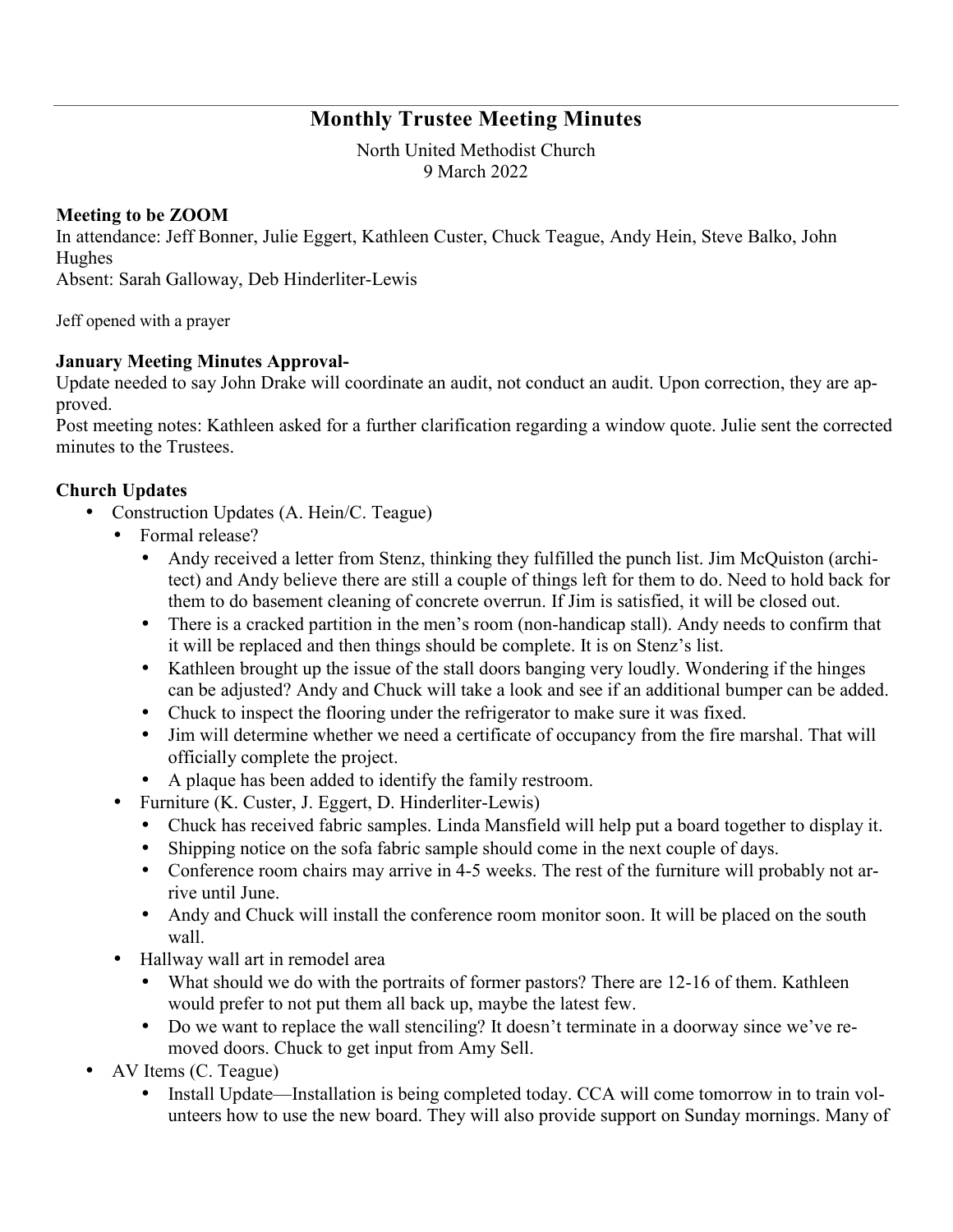John Hague's questions/concerns have been addressed. By Sunday, we should have a working system.

- CCA is going to check on our speakers to see if we can get add-on speakers instead of replacing. Allows for more balanced sound.
- Andy and Chuck feel that CCA has done a really good job.
- iPad Purchase—This will allow remote use. The person with the iPad will be downstairs in the sanctuary to help balance the sound. They will need to move around a bit to ensure sound is balanced throughout. The iPad acts as a mobile board to allow adjustments on the fly.
	- IT budget requests are not typical for Trustees, but it is considered part of the AV system. The \$1100.01 quote from Covi. includes the purchase of the iPad, installation, and insurance that it works with our system. Maintenance will fall under the IT budget. The trustees approved an amount not to exceed \$1200.00 for this purchase and installation.
- Courtyard Handrail (C. Teague): Chuck has sent out a request to a company to look at the east side handrail. Preference is to attach it to the concrete and not to the building.
- Site Plantings (J. Bonner): Removal of Burning Bush (invasive species)—There are 5 burning bushes on the site. Jeff would like to replace them with red chokeberries that have similar fall foliage, fruit for birds and they are native. He is hoping to get those donated. Kathleen feels that the congregation needs to be notified with what's happening and what will replace them (and why). Jeff will work with Eric Galloway from the green team on communication.
- HVAC Items: Choir Room: The use of mechanical diffusers from Irish will be able to help regulate this room, please see quote. No new updates. Chuck has had some issues with getting responses from the sales rep on the latest quote requests. We may need to request a new sales rep or try to communicate through someone else. Chuck will look at some other HVAC companies in case we need to make a switch.
- Alarm Upgrades: Fire Protection (C. Teague)—complete. One invoice is hanging out, Chuck feels like it's a duplicate. He is not paying until he is satisfied with the resolution.
- Window Inserts (J. Hughes): John delivered them to Chuck, they are being stored in his office. He and John will work on a schedule to install them soon.
- Bell Tower Leakage (C. Teague)
	- Estimate from Smither Roofing? Chuck is waiting to get an inspection/estimate scheduled. Chuck is going to ask a second company to come look at it in order to get 2 quotes to get a competitive bid.
	- Slate? Jeff wondered if we needed to look at this as well. We do not have leakage, but there are pieces of slate in the gutters. When Smither or another company comes out, Chuck will ask about it. We will consider doing another drone survey.
- Courtyard Gutters (C. Teague): Chuck will have the second company that is coming out to look at the Bell Tower will look at the gutters as well. He will work to get this scheduled ASAP.
- Room Name Change(s)
	- We do not need any approval from the Board of Directors
	- Has anyone made any comments on "Gathering Center"? No one has heard anything from anyone. Once everything is released, we will schedule a gathering for the congregation to check it out (even before furniture arrives), to let them know the room is available and there are new restrooms, etc.
- Hallway Painting: Between Sanctuary and Chapel (maintenance). Chuck has gotten a quote for that and we also need some touch-ups post construction. We also need to paint the down stairs stairway near the Chapel. Would like to try to get this done before Easter.

## **Future Planning**

- Need to get started on getting things together for Centennial in 2031. (J. Bonner)
	- **•** Input from all groups and communities.